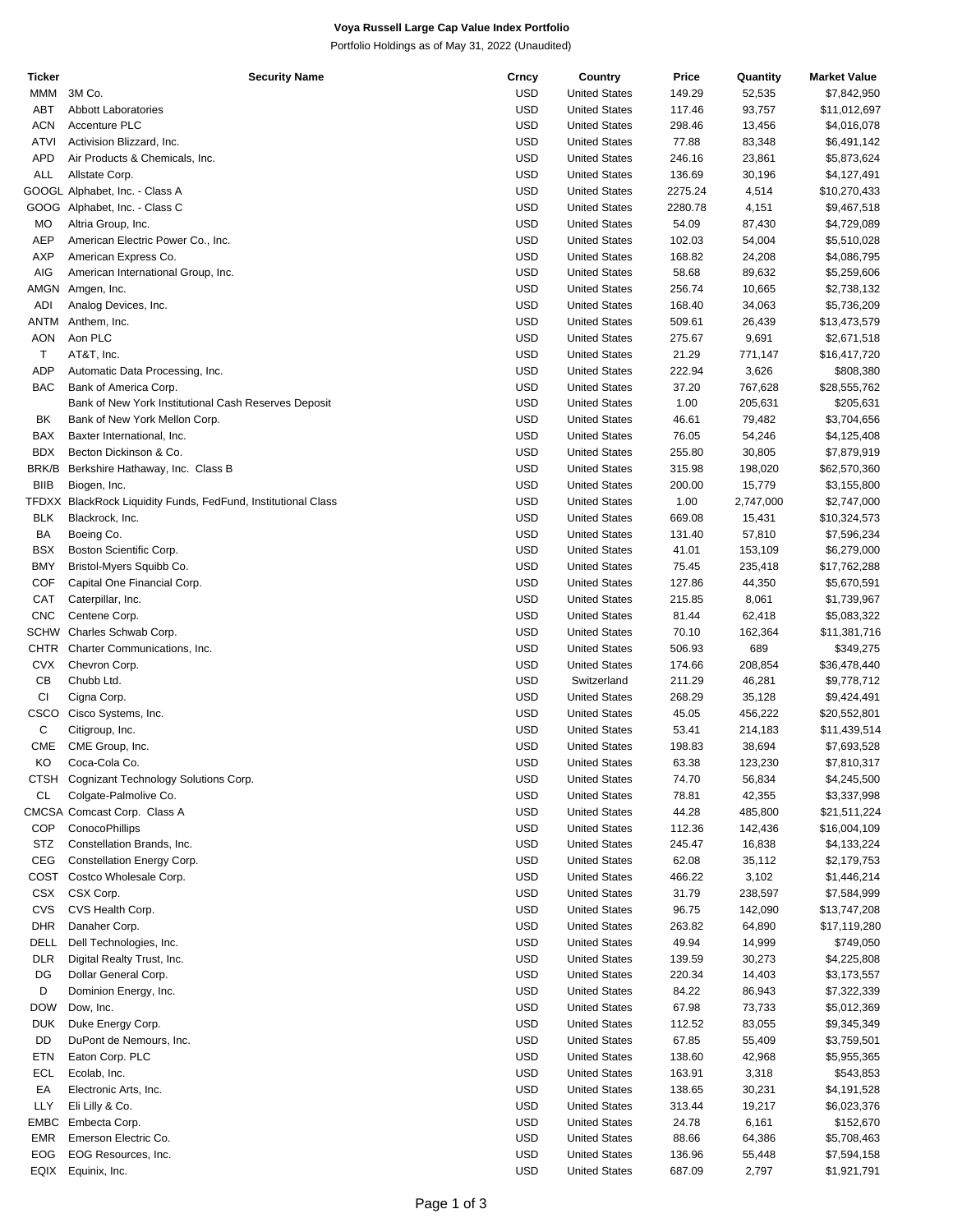# **Voya Russell Large Cap Value Index Portfolio**

Portfolio Holdings as of May 31, 2022 (Unaudited)

| <b>Ticker</b> | <b>Security Name</b>                         | Crncy      | Country              | Price   | Quantity | <b>Market Value</b> |
|---------------|----------------------------------------------|------------|----------------------|---------|----------|---------------------|
| EXC           | Exelon Corp.                                 | <b>USD</b> | <b>United States</b> | 49.15   | 105,335  | \$5,177,215         |
| XOM           | Exxon Mobil Corp.                            | <b>USD</b> | <b>United States</b> | 96.00   | 457,188  | \$43,890,048        |
| FDX           | FedEx Corp.                                  | <b>USD</b> | <b>United States</b> | 224.58  | 14,951   | \$3,357,696         |
| <b>FIS</b>    | Fidelity National Information Services, Inc. | <b>USD</b> | <b>United States</b> | 104.50  | 65,668   | \$6,862,306         |
|               |                                              |            |                      |         |          |                     |
| <b>FISV</b>   | Fiserv, Inc.                                 | <b>USD</b> | <b>United States</b> | 100.18  | 60,170   | \$6,027,831         |
| F             | Ford Motor Co.                               | <b>USD</b> | <b>United States</b> | 13.68   | 422,324  | \$5,777,392         |
| FCX           | Freeport-McMoRan, Inc.                       | <b>USD</b> | <b>United States</b> | 39.08   | 111,622  | \$4,362,188         |
| GD            | General Dynamics Corp.                       | <b>USD</b> | <b>United States</b> | 224.91  | 26,846   | \$6,037,934         |
| GE            | General Electric Co.                         | <b>USD</b> | <b>United States</b> | 78.29   | 117,888  | \$9,229,452         |
| GIS           | General Mills, Inc.                          | <b>USD</b> | <b>United States</b> | 69.85   | 65,119   | \$4,548,562         |
| GМ            | General Motors Co.                           | <b>USD</b> | <b>United States</b> | 38.68   | 148,394  | \$5,739,880         |
| <b>GILD</b>   | Gilead Sciences, Inc.                        | <b>USD</b> |                      |         |          |                     |
|               |                                              |            | <b>United States</b> | 64.85   | 135,521  | \$8,788,537         |
| GPN           | Global Payments, Inc.                        | <b>USD</b> | <b>United States</b> | 131.04  | 30,524   | \$3,999,865         |
| GS            | Goldman Sachs Group, Inc.                    | <b>USD</b> | <b>United States</b> | 326.85  | 33,217   | \$10,856,976        |
| HON           | Honeywell International, Inc.                | <b>USD</b> | <b>United States</b> | 193.62  | 58,077   | \$11,244,869        |
| <b>HUM</b>    | Humana, Inc.                                 | <b>USD</b> | <b>United States</b> | 454.23  | 13,917   | \$6,321,519         |
| <b>ITW</b>    | Illinois Tool Works, Inc.                    | <b>USD</b> | <b>United States</b> | 208.07  | 3,497    | \$727,621           |
| <b>INTC</b>   | Intel Corp.                                  | <b>USD</b> | <b>United States</b> | 44.42   | 436,363  | \$19,383,244        |
| ICE           | Intercontinental Exchange, Inc.              | <b>USD</b> | <b>United States</b> | 102.39  | 60,016   | \$6,145,038         |
|               |                                              |            |                      |         |          |                     |
| <b>IBM</b>    | International Business Machines Corp.        | <b>USD</b> | <b>United States</b> | 138.84  | 96,472   | \$13,394,172        |
| <b>IWX</b>    | iShares Russell Top 200 Value ETF            | <b>USD</b> | <b>United States</b> | 67.06   | 117,142  | \$7,855,543         |
| JNJ           | Johnson & Johnson                            | <b>USD</b> | <b>United States</b> | 179.53  | 284,448  | \$51,066,949        |
| JCI           | Johnson Controls International plc           | <b>USD</b> | <b>United States</b> | 54.51   | 75,718   | \$4,127,388         |
| JPM           | JPMorgan Chase & Co.                         | <b>USD</b> | <b>United States</b> | 132.23  | 316,990  | \$41,915,588        |
| KDP           | Keurig Dr Pepper, Inc.                       | <b>USD</b> | <b>United States</b> | 34.74   | 75,377   | \$2,618,597         |
| KMB           | Kimberly-Clark Corp.                         | <b>USD</b> | <b>United States</b> | 133.02  | 18,079   | \$2,404,869         |
|               |                                              |            |                      |         |          |                     |
| KMI           | Kinder Morgan, Inc.                          | <b>USD</b> | <b>United States</b> | 19.69   | 209,964  | \$4,134,191         |
| KHC           | Kraft Heinz Co.                              | <b>USD</b> | <b>United States</b> | 37.83   | 74,923   | \$2,834,337         |
| KD            | Kyndryl Holdings, Inc.                       | <b>USD</b> | <b>United States</b> | 12.34   | 24,176   | \$298,332           |
| LHX           | L3Harris Technologies, Inc.                  | <b>USD</b> | <b>United States</b> | 240.90  | 21,108   | \$5,084,917         |
| LMT           | Lockheed Martin Corp.                        | <b>USD</b> | <b>United States</b> | 440.11  | 3,301    | \$1,452,803         |
| <b>MMC</b>    | Marsh & McLennan Cos., Inc.                  | <b>USD</b> | <b>United States</b> | 159.95  | 48,364   | \$7,735,822         |
| <b>MCD</b>    | McDonald's Corp.                             | <b>USD</b> | <b>United States</b> | 252.21  | 66,274   | \$16,714,966        |
|               |                                              |            |                      |         |          |                     |
| MDT           | Medtronic PLC                                | <b>USD</b> | Ireland              | 100.15  | 144,942  | \$14,515,941        |
| MRK           | Merck & Co., Inc.                            | <b>USD</b> | <b>United States</b> | 92.03   | 273,499  | \$25,170,113        |
| MET           | Metlife, Inc.                                | <b>USD</b> | <b>United States</b> | 67.39   | 75,399   | \$5,081,139         |
| MU            | Micron Technology, Inc.                      | <b>USD</b> | <b>United States</b> | 73.84   | 104,256  | \$7,698,263         |
| MDLZ          | Mondelez International, Inc.                 | <b>USD</b> | <b>United States</b> | 63.56   | 148,770  | \$9,455,821         |
| MNST          | Monster Beverage Corp.                       | <b>USD</b> | <b>United States</b> | 89.12   | 2,885    | \$257,111           |
| <b>MCO</b>    | Moody's Corp.                                | <b>USD</b> | <b>United States</b> | 301.57  | 911      | \$274,730           |
| МS            | Morgan Stanley                               | <b>USD</b> | <b>United States</b> | 86.14   | 142,740  | \$12,295,624        |
|               |                                              |            |                      |         |          |                     |
| <b>NEM</b>    | Newmont Corp.                                | <b>USD</b> | <b>United States</b> | 67.85   | 86,510   | \$5,869,704         |
| NEE           | NextEra Energy, Inc.                         | USD        | <b>United States</b> | 75.69   | 211,699  | \$16,023,497        |
| NSC           | Norfolk Southern Corp.                       | <b>USD</b> | <b>United States</b> | 239.66  | 25,825   | \$6,189,220         |
| <b>NOC</b>    | Northrop Grumman Corp.                       | <b>USD</b> | <b>United States</b> | 467.97  | 14,424   | \$6,749,999         |
| <b>NXPI</b>   | NXP Semiconductor NV - NXPI - US             | <b>USD</b> | Netherlands          | 189.76  | 19,817   | \$3,760,474         |
| ORCL          | Oracle Corp.                                 | <b>USD</b> | <b>United States</b> | 71.92   | 11,835   | \$851,173           |
| PEP           | PepsiCo, Inc.                                | <b>USD</b> | <b>United States</b> | 167.75  | 25,357   | \$4,253,637         |
|               |                                              |            |                      |         |          |                     |
| <b>PFE</b>    | Pfizer, Inc.                                 | <b>USD</b> | <b>United States</b> | 53.04   | 602,679  | \$31,966,094        |
| <b>PM</b>     | Philip Morris International, Inc.            | <b>USD</b> | <b>United States</b> | 106.25  | 168,103  | \$17,860,944        |
| PNC           | PNC Financial Services Group, Inc.           | <b>USD</b> | <b>United States</b> | 175.41  | 45,798   | \$8,033,427         |
| PG            | Procter & Gamble Co.                         | <b>USD</b> | <b>United States</b> | 147.88  | 259,814  | \$38,421,294        |
| PGR           | Progressive Corp.                            | <b>USD</b> | <b>United States</b> | 119.38  | 63,047   | \$7,526,551         |
| <b>PLD</b>    | ProLogis, Inc.                               | <b>USD</b> | <b>United States</b> | 127.48  | 79,565   | \$10,142,946        |
| PSA           | Public Storage, Inc.                         | <b>USD</b> | <b>United States</b> | 330.64  | 3,838    | \$1,268,996         |
|               |                                              |            |                      |         |          |                     |
| <b>RTX</b>    | Raytheon Technologies Corp.                  | <b>USD</b> | <b>United States</b> | 95.12   | 161,602  | \$15,371,582        |
| REGN          | Regeneron Pharmaceuticals, Inc.              | <b>USD</b> | <b>United States</b> | 664.74  | 9,849    | \$6,547,024         |
| <b>RIVN</b>   | Rivian Automotive, Inc.                      | <b>USD</b> | <b>United States</b> | 31.40   | 11,944   | \$375,042           |
| <b>ROP</b>    | Roper Technologies, Inc.                     | <b>USD</b> | <b>United States</b> | 442.44  | 11,314   | \$5,005,766         |
| <b>SPGI</b>   | S&P Global, Inc.                             | <b>USD</b> | <b>United States</b> | 349.48  | 19,007   | \$6,642,566         |
|               | S&P500 EMINI FUT Jun22                       | <b>USD</b> | <b>United States</b> | 4131.25 | 26       | \$5,370,625         |
| CRM           | Salesforce, Inc.                             | <b>USD</b> | <b>United States</b> | 160.24  | 81,570   | \$13,070,777        |
|               |                                              |            |                      |         |          |                     |
| SLB           | Schlumberger NV                              | <b>USD</b> | <b>United States</b> | 45.96   | 150,967  | \$6,938,443         |
| SRE           | Sempra Energy                                | <b>USD</b> | <b>United States</b> | 163.86  | 34,502   | \$5,653,498         |
| SNOW          | Snowflake, Inc.                              | <b>USD</b> | <b>United States</b> | 127.65  | 1,288    | \$164,413           |
| SO            | Southern Co.                                 | <b>USD</b> | <b>United States</b> | 75.66   | 114,177  | \$8,638,632         |
|               | SCCO Southern Copper Corp.                   | <b>USD</b> | Mexico               | 61.78   | 799      | \$49,362            |